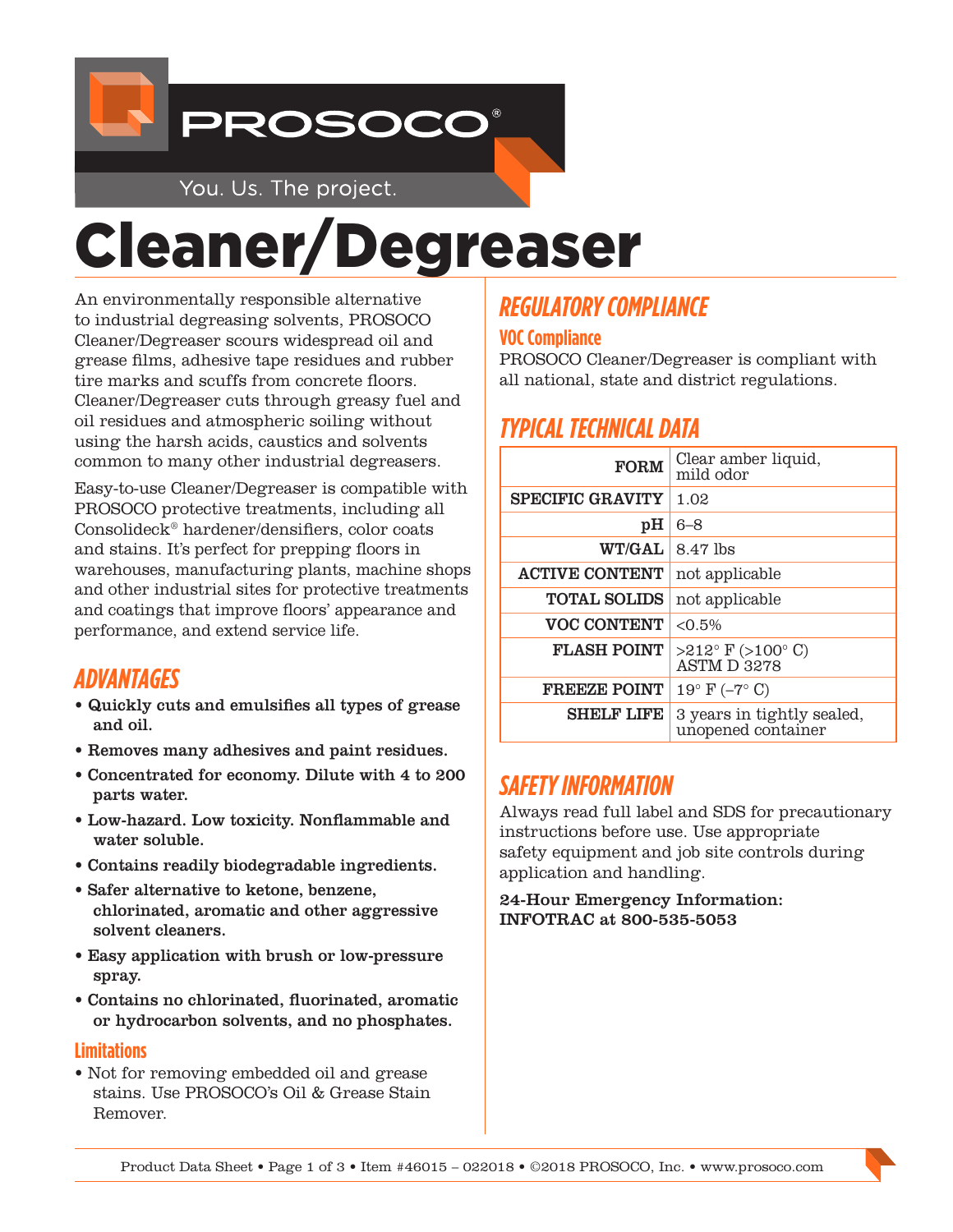## **Product Data Sheet PROSOCO Cleaner/Degreaser**

## *PREPARATION*

Protect people, vehicles, property, polished masonry and concrete and other surfaces not set for cleaning from product, residue, splash, fumes and wind drift. Avoid exposing building occupants to mists.

#### **Surface and Air Temperatures**

Cleaning when temperatures are below freezing or will be overnight may harm concrete. Best air and surface temperatures for cleaning are 50°F (10°C) or above. If surfaces to be cleaned have been exposed to freezing temperatures before cleaning, let the concrete thaw.

#### **Equipment**

Apply diluted Cleaner/Degreaser with lowpressure spray, densely filled cleaning brush or mop. Cleaner/Degreaser can also be used in automatic scrubbing machines and pressurewashers.

Pressure-washing at 400–1000 psi with a water flow-rate of 6–8 gallons per minute is the best pressure/water combination for rinsing porous concrete. Use a 15–45° fan spray tip. Heated water (up to 140°F; 60°C) may improve cleaning efficiency.

#### **Storage and Handling**

Store in a cool, dry place with adequate ventilation. Always seal container after dispensing. Do not alter or mix with other chemicals. Published shelf life assumes upright storage of factory-sealed containers in a dry place. Maintain temperatures of 45–100°F (7–38°C). Do not double-stack pallets. Dispose of unused product in accordance with local, state and federal regulations.

## *APPLICATION*

#### Read "Preparation" and the Safety Data Sheet before use.

ALWAYS TEST a small area of each surface to confirm suitability and desired results before beginning overall application. Test with the same equipment, recommended surface preparation and application procedures planned for general application. Let surface dry thoroughly before inspection.

### **Dilution & Mixing**

Do not alter product except as specified. Cleaner/ Degreaser should be diluted with hot or cold water for all applications. Use soft water to improve performance at high dilution rates. Minimum recommended dilution is one part concentrate to four parts water. Always test for the highest possible dilution that gives effective results.

- Heavy oil & grease removal 1 part concentrate : 4 parts fresh water
- Light oil & grease films 1 part concentrate : up to 50 parts fresh water
- Adhesive tape residues 1 part concentrate : up to 19 parts fresh water
- Paint and sealer residues 1 part concentrate : up to 9 parts fresh water
- Daily maintenance cleaning 1 part concentrate : 100–200 parts fresh water
- In high pressure washers or auto scrubbers 1 part concentrate : min. 50 parts fresh water

At dilutions lower than 1:4, Cleaner/Degreaser may dull painted concrete floors and polished finishes and create a detergent film.

Hot water (up to 140°F; 60°C) improves results on some applications and may allow further dilution.

#### **Application Instructions**

- 1. Remove loose debris and heavy buildups. Do not pre-wet the floor.
- 2. Apply diluted Cleaner/Degreaser liberally to a dry surface. If spraying, do not atomize.
- 3. Let solution dwell 1–3 minutes.
- 4. Reapply and scrub vigorously.
- 5. Water rinse thoroughly to remove all residues. Pressure rinsing improves cleaning efficiency.

#### **Cleanup**

Before product dries, clean tools and equipment with fresh water.

#### **Biodegradability**

Contains CleanGredients® listed surfactants and solvents. Rinse water generated during this use of this product is expected to be readily biodegradable in typical environmental settings. Always follow local discharge regulations and best practices.